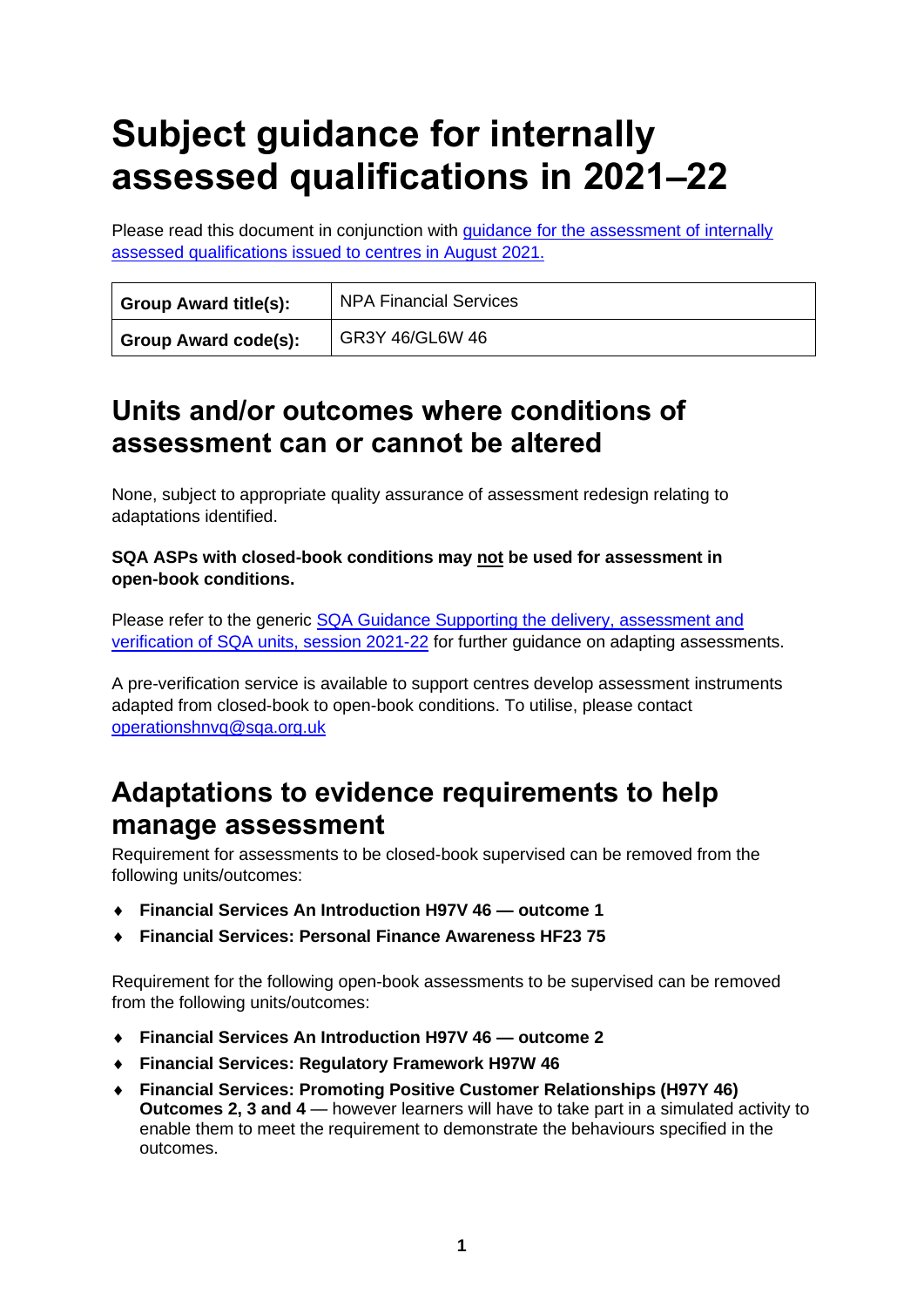For these four units, the assessment instruments would have to ensure no assessment of knowledge recall as this would no longer be valid in an open book assessment.

Assessments should test application of knowledge in context. Centres must take appropriate steps to authenticate the evidence as the learner's work.

#### **Financial Services: Communication H97X 46**

No adaptations.

# **Rationale**

#### **Adaptations to assessment conditions**

**Financial Services: Communication H97X 46** 

No adaptation is needed for on the basis meetings could be held via Zoom and organisational filing systems can be interpreted widely and include centre as well as work placement systems.

#### **Adaptations to evidence requirements**

Subject to the correct context being applied, this Group Award is very well suited to the use of a project-based portfolio of evidence being used as a means of assessing a significant part of the qualification.

#### **Adapting assessments**

Where assessment conditions are adapted from closed-book to open-book, use of a single assessment across all Outcomes may reduce the time for assessment rather than assessing Outcomes separately.

# **Additional guidance and information**

#### **Guidance on Integration of assessment and available resources**

Refer to Group Award Specification [GR3Y 46/](https://www.sqa.org.uk/sqa/files_ccc/GR3Y46.pdf)[GL6Y 46](https://www.sqa.org.uk/sqa/files_ccc/GL6W46.pdf) p14 for guidance.

Subject to development of an appropriate project(s) it is possible to assess a significant portion of the evidence requirements of the five financial services units (H97V 46, H97W 46, H97X 46, H97Y 46 and HF23 75) through an integrated assessment using a portfolio of project evidence.